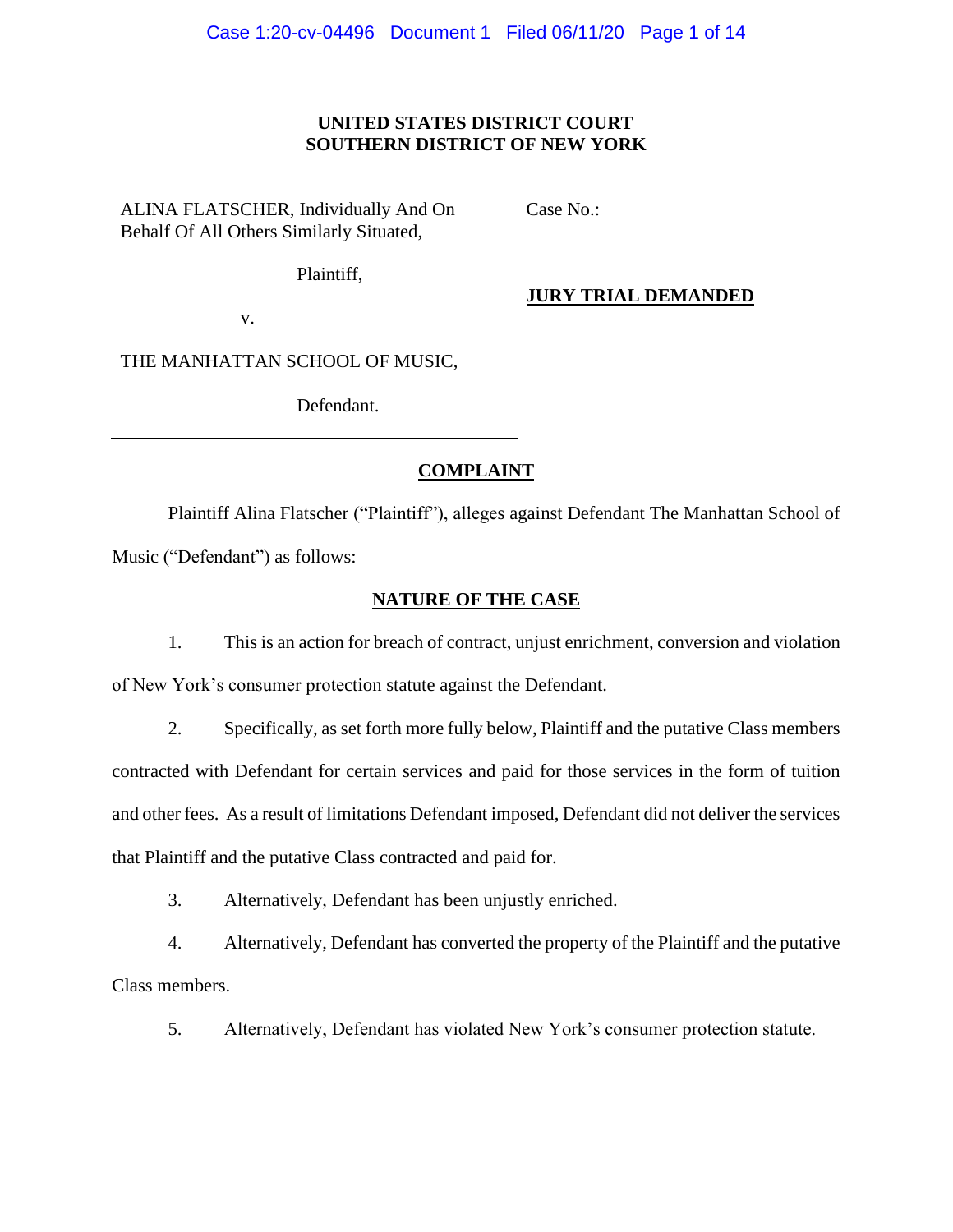## Case 1:20-cv-04496 Document 1 Filed 06/11/20 Page 2 of 14

6. As a result, Plaintiff and the putative Class are entitled to a refund on tuition and fees paid for services, facilities, access and/or opportunities not delivered.

## **JURISDICTION AND VENUE**

7. This Court has jurisdiction over this action pursuant to the Class Action Fairness Act ("CAFA"), 28 U.S.C. § 1332(d), because at least one class member is of diverse citizenship from one Defendant, there are more than 100 Class members, and the aggregate amount in controversy exceeds \$5 million, exclusive of interest and costs.

8. This Court has personal jurisdiction over Defendant because Defendant conducts business in New York and has sufficient minimum contacts with New York.

9. Venue is proper in this District under 28 U.S.C. § 1391(b) because a substantial part of the events or omissions giving rise to the claims occurred in this District.

## **PARTIES**

10. Plaintiff Alina Flatscher attended school at Defendant's institution.

11. Defendant The Manhattan School of Music is a private university located in New York, New York.

#### **FACTS**

12. Plaintiff was enrolled as a full-time student for the Spring 2020 Semester at Defendant's institution.

13. As a precondition for enrollment, Plaintiff was required to and did pay tuition and certain fees, as did members of the putative Class.

14. There are many institutions of higher learning in this country.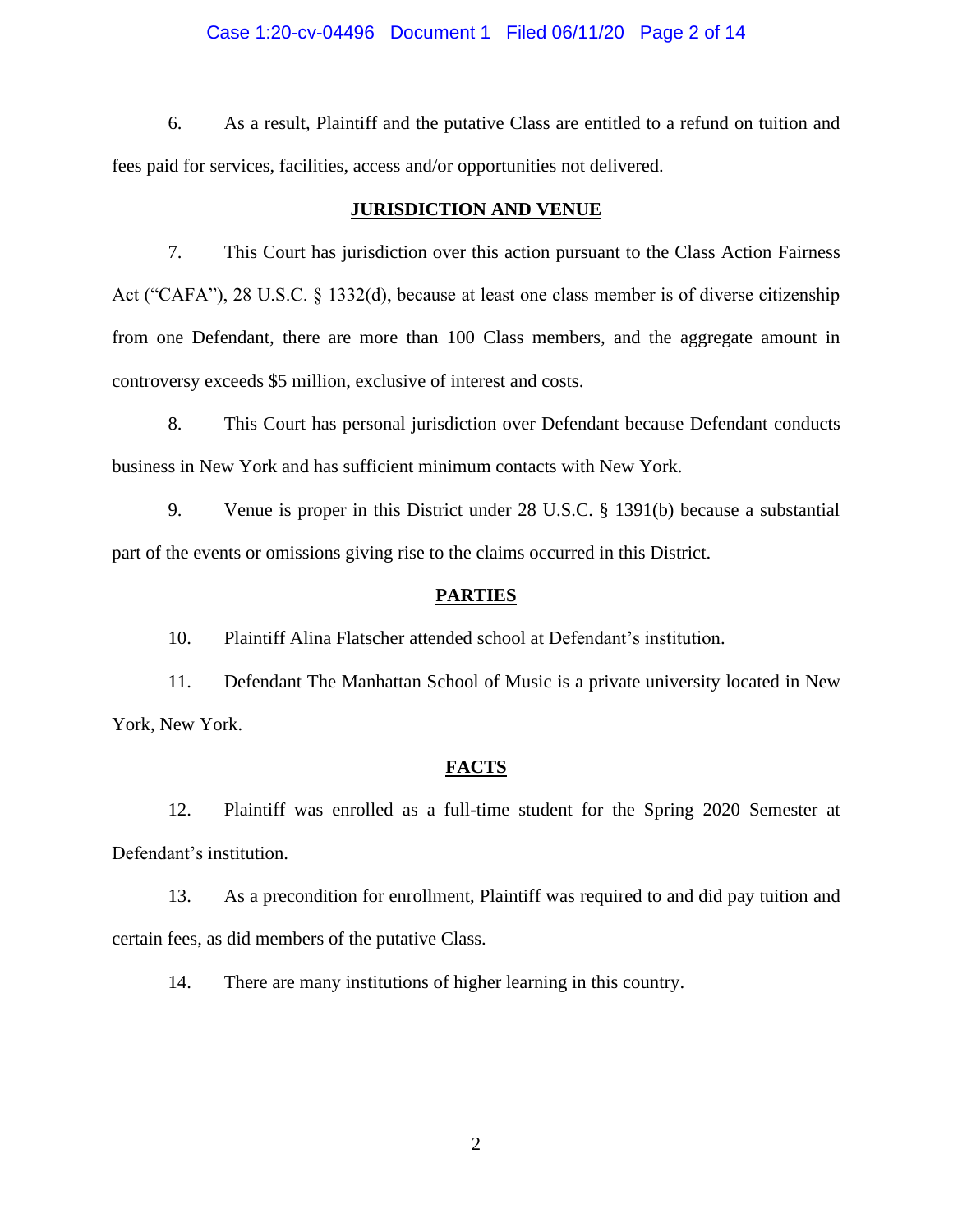## Case 1:20-cv-04496 Document 1 Filed 06/11/20 Page 3 of 14

15. Many institutions of higher learning offer curriculum and instruction that is offered on a remote basis through online learning which does not provide for physical attendance by the students.

16. Defendant's institution offers in-person, hands on curriculum, instruction and coaching

17. The tuition and fees for in-person instruction at Defendant's institution are higher than tuition and fees for online institutions because the former's costs cover not just the academic and musical instruction, but encompass an entirely different experience which includes, but is not limited to:

> (a) Face to face interaction with professors, mentors, coaches and peers;

- (b) Access to facilities such as music rooms, study rooms, and libraries;
- (c) Student governance and student unions;
- (d) Extra-curricular activities and groups;
- (e) Student music, student art, cultures, and other activities;
- (f) Social development and independence;
- (g) Participation in public performances;
- (h) Hands on learning and experimentation; and
- (i) Networking and mentorship opportunities.

18. Plaintiff enrolled at Defendant's institution to earn a degree that included the benefit of taking courses at the campus with live teacher interaction.

- 19. Defendant uses an educational calendar of two semesters.
- 20. Spring Recess was from March 2 to March 15, 2020.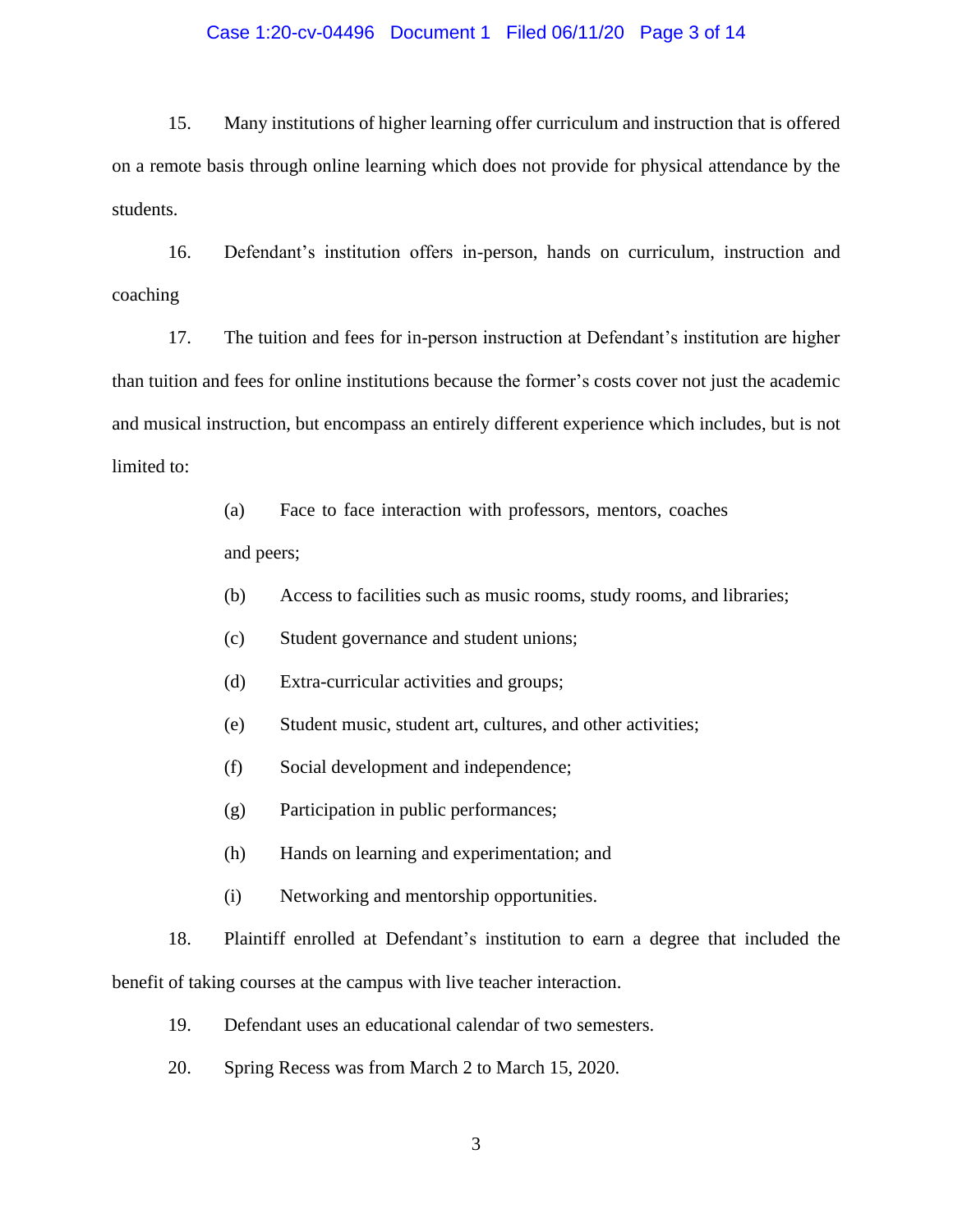## Case 1:20-cv-04496 Document 1 Filed 06/11/20 Page 4 of 14

21. On March 23, 2020, Defendant announced that all class were moving online.

22. Defendant also announced that Spring Break would be extended to three weeks instead of two weeks.

23. Defendant announced that classes were extended to May 15 during the same week of final exams, but the classes did not meet with regularity during that extra week.

24. On May 15, 2020, Defendant cancelled its graduation ceremonies and instead held an on-line "toast" and no graduate's names were announced.

25. Defendant has also announced that no diplomas will be given out until at or about August 1, 2020 as they are having difficulty determining which students officially graduated.

26. Defendant suspended or restricted in-person on-campus activities.

27. Defendant also stated that they would make refunds of food purchases paid for in advance via the Chartwell system, but no refunds have been received to date by Plaintiff or members of the putative Class.

28. Although Defendant offered some level of academic instruction via online classes, Plaintiff and members of the putative Class were deprived of the benefits of on-campus and public learning and public performances as set forth more fully above.

29. To date, Defendant has failed and continues to fail to refund any portion of Plaintiff's and the putative Class members' Spring 2020 Semester tuition payment.

30. Moreover, Plaintiff and members of the putative Class were deprived of fully utilizing services for which they already paid, including, but not limited to, access to campus facilities, public space and other opportunities.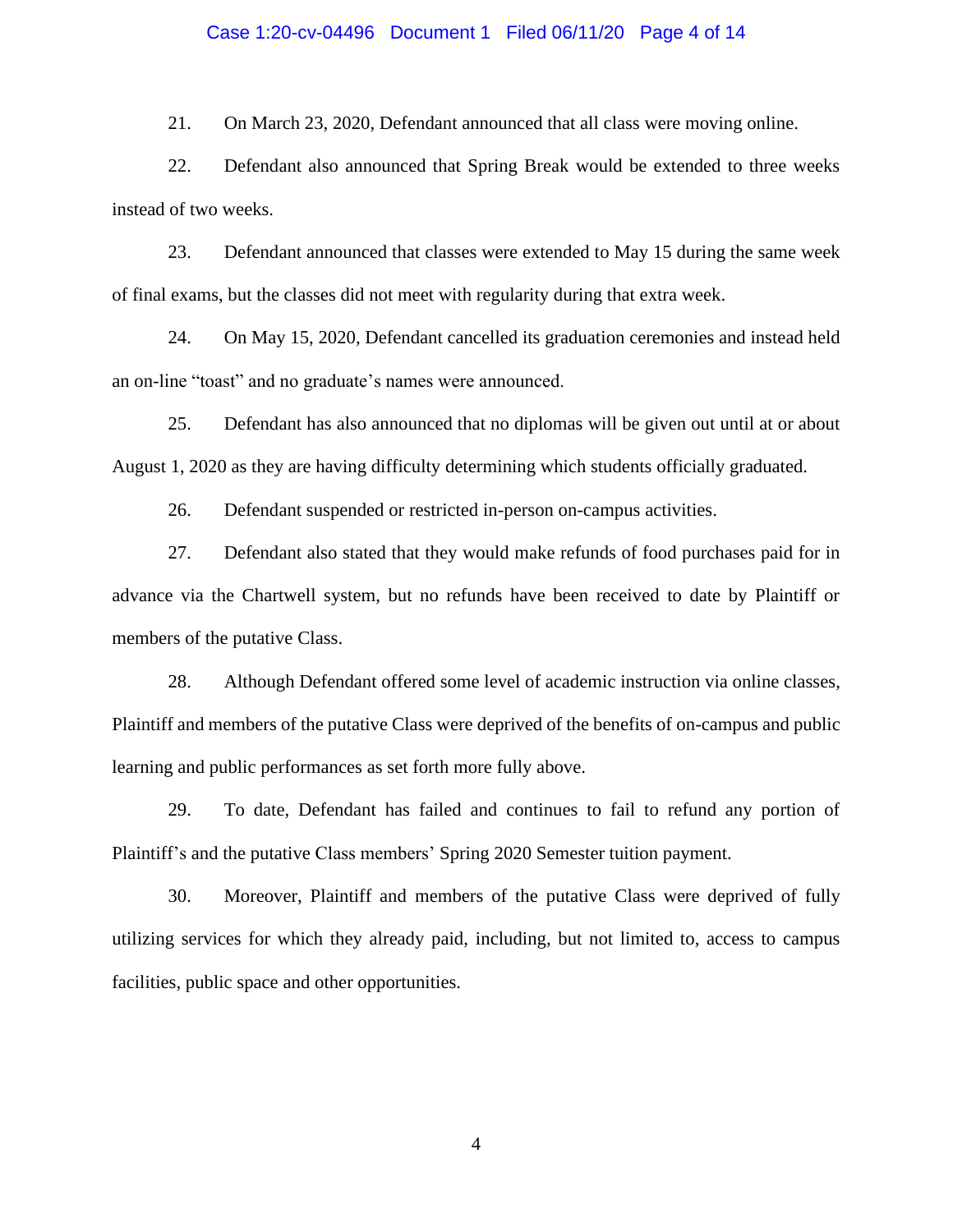## Case 1:20-cv-04496 Document 1 Filed 06/11/20 Page 5 of 14

31. To date, Defendant has failed to adequately and properly refund various fees to Plaintiff and the putative Class members for university services which Defendant failed to provide as previously agreed upon.

## **CLASS REPRESENTATION ALLEGATIONS**

32. Plaintiff brings this action on behalf of herself and for a class of persons defined as:

All students who enrolled at The Manhattan School of Music for the Spring 2020 Semester, and who paid tuition, mandatory fees, or voluntary fees for services and privileges that The Manhattan School of Music has failed to fully provide, and whose tuition and/or fees have not been refunded.

33. The exact number of members of the Class is believed to be so numerous that joinder of all members into one action is impractical. Upon information and belief, the Class includes all students who enrolled at any school or department of Defendant for the Spring 2020 Semester.

34. The claims raised by Plaintiff are typical of the claims of the Class and all claims are based on the same general legal theories and claims for relief.

35. There are common questions of law and fact that relate to and affect the rights of each member of the Class and these questions predominate over any questions affecting only individual members. The common issues include, but are not limited to:

(a) Whether Plaintiff and the other members of the Class paid tuition and other

fees to Defendant for the Spring 2020 Semester;

(b) Whether Defendant accepted the tuition and other fees from Plaintiff and the other members of the Class for the Spring 2020 Semester;

(c) Whether Defendant failed to deliver what it agreed to deliver to Plaintiff and the other members of the Class;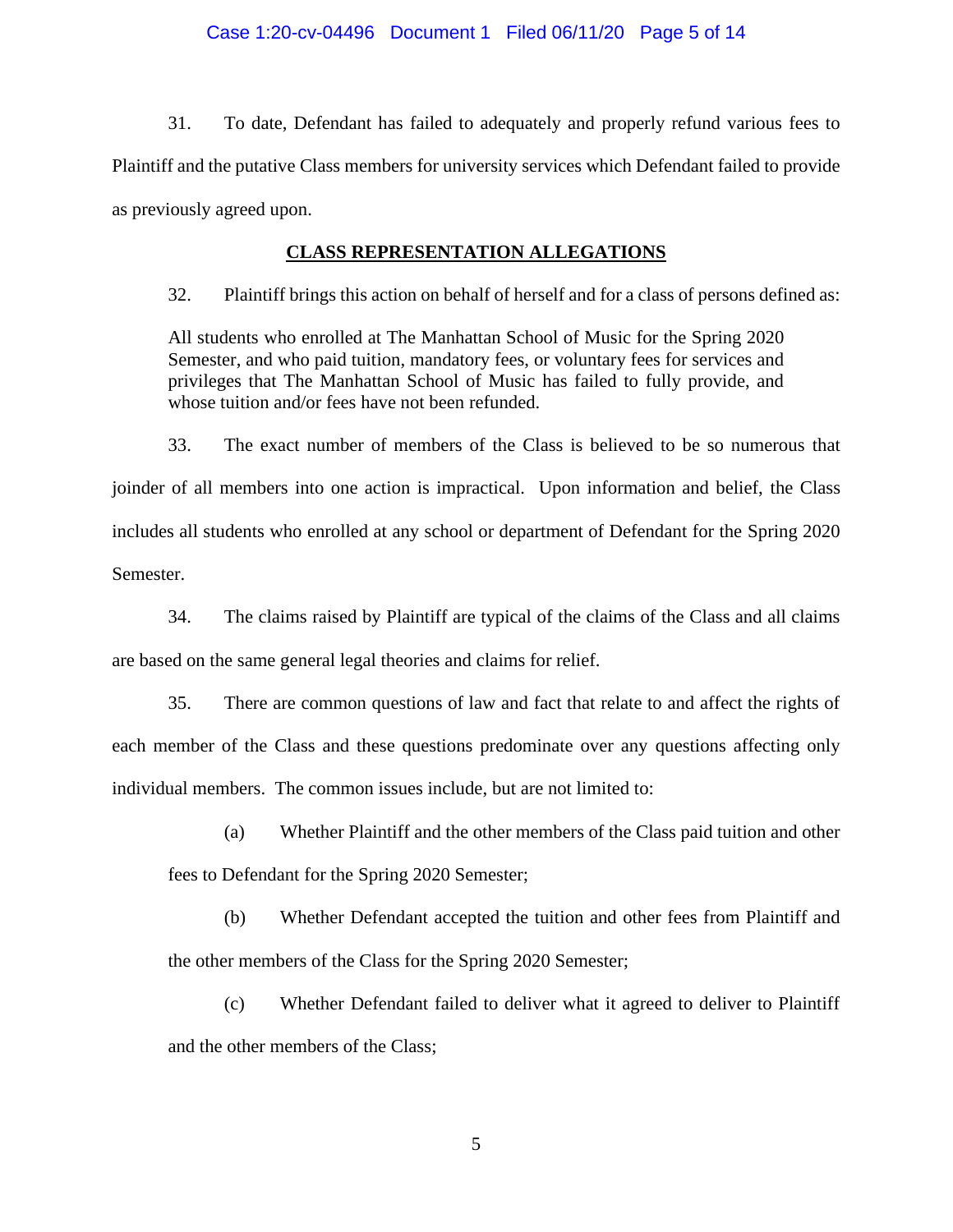## Case 1:20-cv-04496 Document 1 Filed 06/11/20 Page 6 of 14

(d) Whether Plaintiff and the other members of the Class have been deprived of the benefit of their bargain with Defendant;

(e) Whether Defendant breached its agreement with Plaintiff and the other members of the Class;

(f) Whether in the alternative, Defendant has been unjustly enriched by its retention of the tuition and other fees it received while it simultaneously failed to deliver to Plaintiff and the other members of the Class what it promised and represented it would deliver;

(g) Whether in the alternative, Defendant has converted the property of Plaintiff and the other members of the Class:

(h) Whether in the alternative, Defendant has violated New York's consumer protection laws; and

(i) Whether in equity and good conscience Defendant should be compelled to refund to Plaintiff and the other members of the Class all or a portion of the tuition and fees it is holding.

36. Plaintiff's claims are typical of the claims of the members of the Class. Each claim asserted by the Class arises from the same facts, circumstances, and Defendant's course of conduct and practices. Plaintiff's legal theories are the same that will be asserted on behalf of the Class; namely, money damage claims arising from breach of contract or, in the alternative, for unjust enrichment.

37. There is no conflict between Plaintiff and other members of the Class with respect to this action or with respect to the claims for relief set forth herein.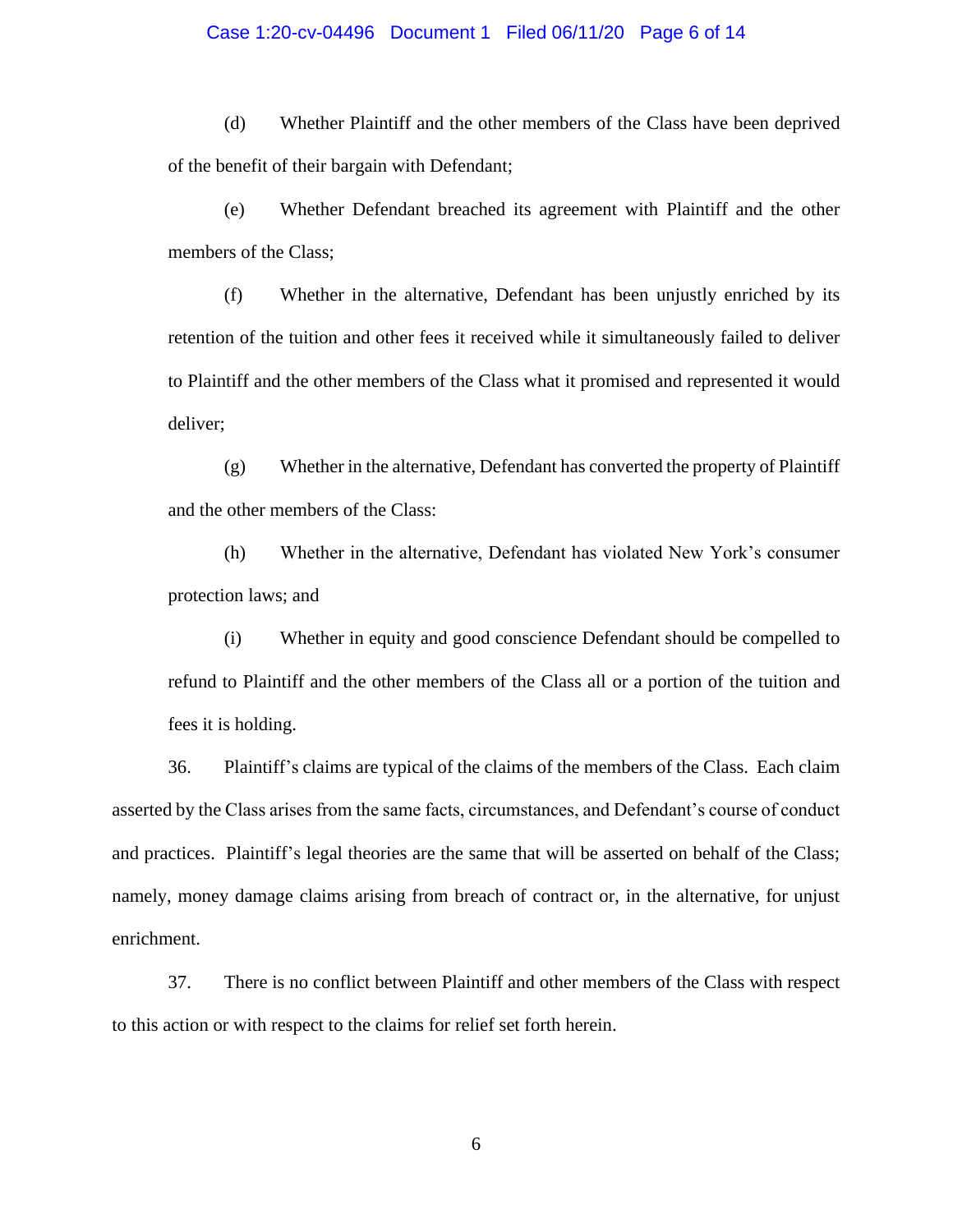## Case 1:20-cv-04496 Document 1 Filed 06/11/20 Page 7 of 14

38. Plaintiff will fairly and adequately protect the interests of all Class members in the prosecution of this action and in the administration of all matters relating to the claims raised in this lawsuit. Plaintiff is similarly situated with all Class members who paid tuition and other fees for the Spring 2020 Semester, and Plaintiff has sustained damages similar to those sustained by the members of the Class sought to be represented.

39. Plaintiff has retained the services of attorneys who are experienced and capable in prosecuting class action lawsuits. Neither Plaintiff nor Plaintiff's counsel have any interests which might prevent them from vigorously pursuing this action.

40. Maintaining this action as a class action is superior to all other available methods of adjudication because it will promote the convenient administration of justice and will achieve a fair and efficient adjudication of the controversy in this matter, which will affect the interests of tens of thousands of potential class members.

41. The prosecution of separate actions by or against individual members of the Class would create a risk of inconsistent or varying adjudications that would confront Defendant with incompatible standards of conduct.

42. The dollar amount of the individual claims is insufficient to support separate actions, thus a multitude of potential claimants have small potential damages that require aggregation in order to be pursued.

43. This lawsuit is manageable as a class action because the proofs are essentially the same for all members of the Class on all of the principal issues.

44. Defendant's conduct was the same as to all members of the Class.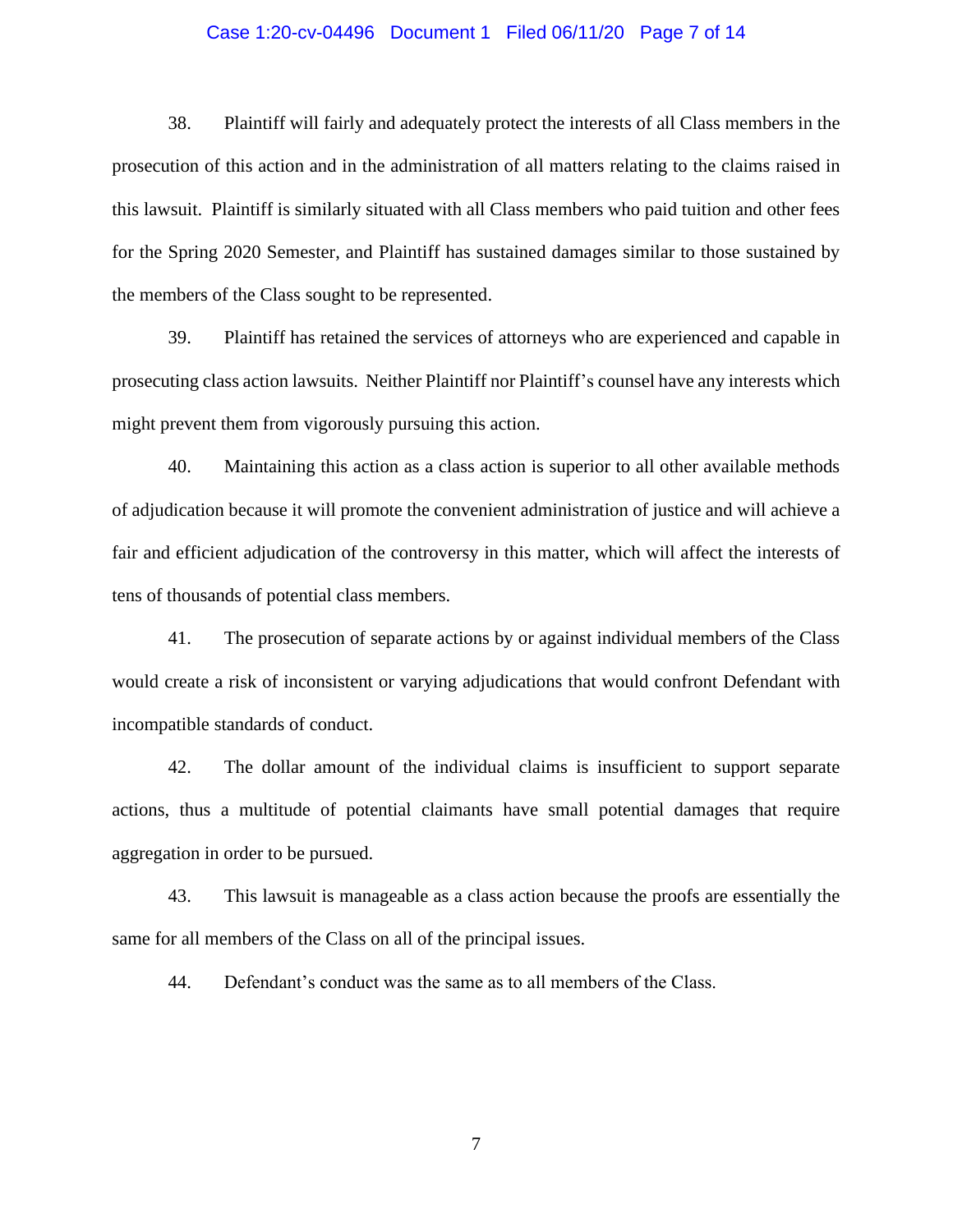45. The Class members do not have a significant interest in controlling the prosecution of separate actions involving the subject matter of this litigation, especially because the individual claims are too small individually to warrant litigating their claims on an individual basis.

## **FIRST CAUSE OF ACTION**

### **(Breach of Contract)**

46. Plaintiff incorporates by reference all preceding allegations as though fully set forth herein.

47. Plaintiff brings this count on behalf of herself and the putative Class.

48. Through the admission agreement and payment of tuition and fees, Plaintiff and the putative Class members entered into a binding contract with Defendant.

49. As part of the contract, and in exchange for the aforementioned consideration, Defendant promised to provide certain services.

50. Defendant failed to fully provide those services and has otherwise not performed under the contract as set forth above.

51. Plaintiff and the putative Class members have suffered damage as a direct and proximate result of Defendant's breach, including but not limited to, being deprived of the experience and services to which they were promised and for which they already paid.

52. As a direct and proximate result of Defendant's breach, Plaintiff and the Class are entitled to damages, to be decided by the trier of fact in this action, to include but not be limited to, reimbursement of certain tuition, fees, and other expenses that were collected by Defendant for services that Defendant failed to fully deliver.

## **SECOND CAUSE OF ACTION**

## **(Unjust Enrichment)**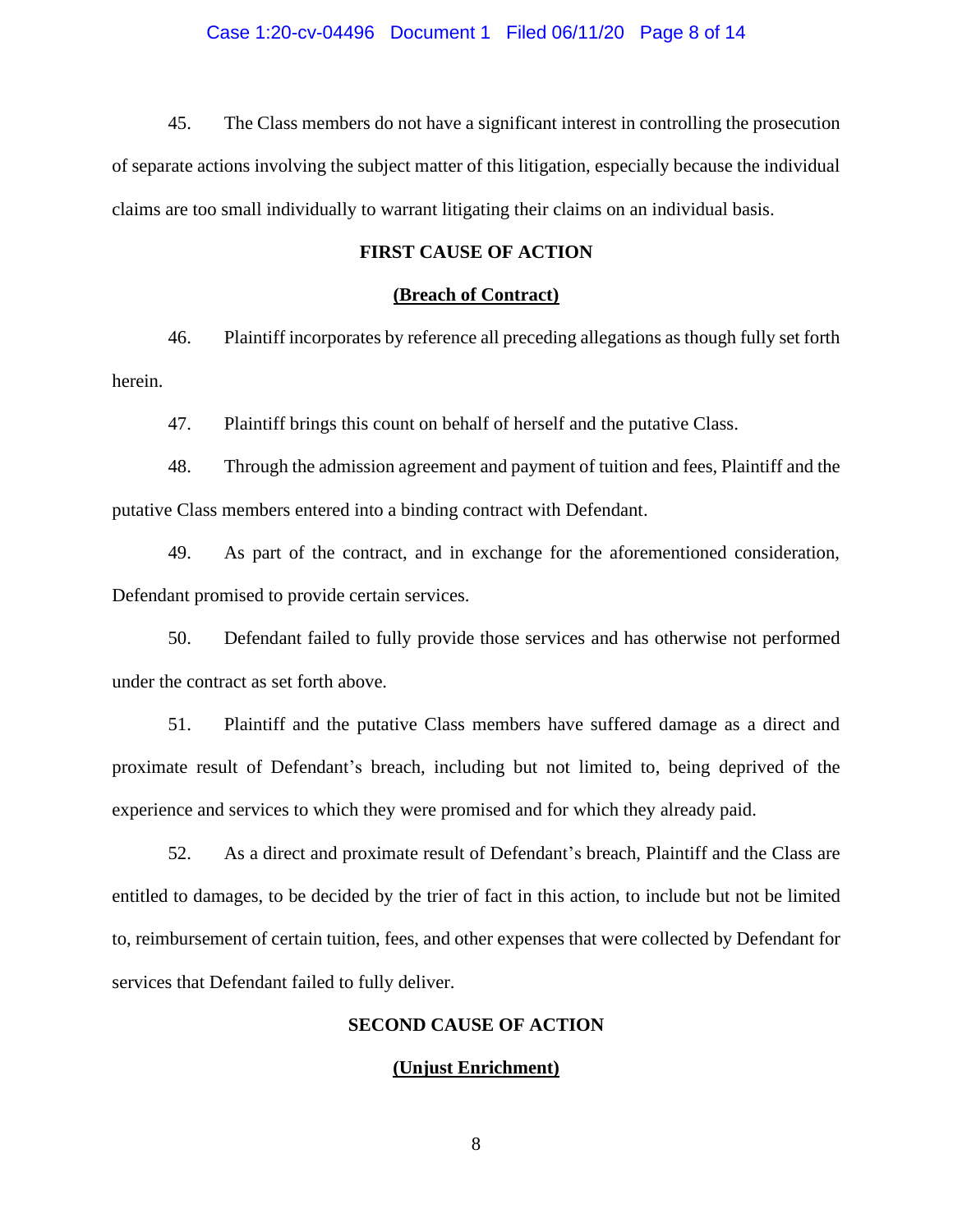## Case 1:20-cv-04496 Document 1 Filed 06/11/20 Page 9 of 14

53. Plaintiff incorporates by reference all preceding allegations as though fully set forth herein.

54. Plaintiff brings this action on behalf of herself and the putative Class.

55. Plaintiff and members of the putative Class conferred benefits on Defendant by, *inter alia*, paying tuition and other fees in exchange for provision of certain services and promises.

56. Defendant has realized this benefit by accepting such payments.

57. Defendant has retained these benefits, even though Defendant failed to fully provide the services for which the fees were collected, making Defendant's retention of the full payments unjust under the circumstances.

58. It is against equity and good conscience to allow Defendant to retain 100% of the tuition and fees paid to it by Plaintiff and the other members of the Class despite having reduced the services it provided to Plaintiff and the other members of the Class.

59. Defendant has been unjustly enriched in an amount to be decided by the trier of fact at trial, and Plaintiff and the other members of the Class seek the disgorgement of these funds, plus interest.

### **THIRD CAUSE OF ACTION**

### **(Conversion)**

60. Plaintiff incorporates by reference all preceding allegations as though fully set forth herein.

61. Plaintiff brings this count on behalf of herself and other members of the Class.

62. The two key elements of conversion are (a) Plaintiff's legal ownership or an immediate superior right of possession to a specific identifiable thing, and (b) Defendant's unauthorized dominion over the thing in question or interference with it, to the exclusion of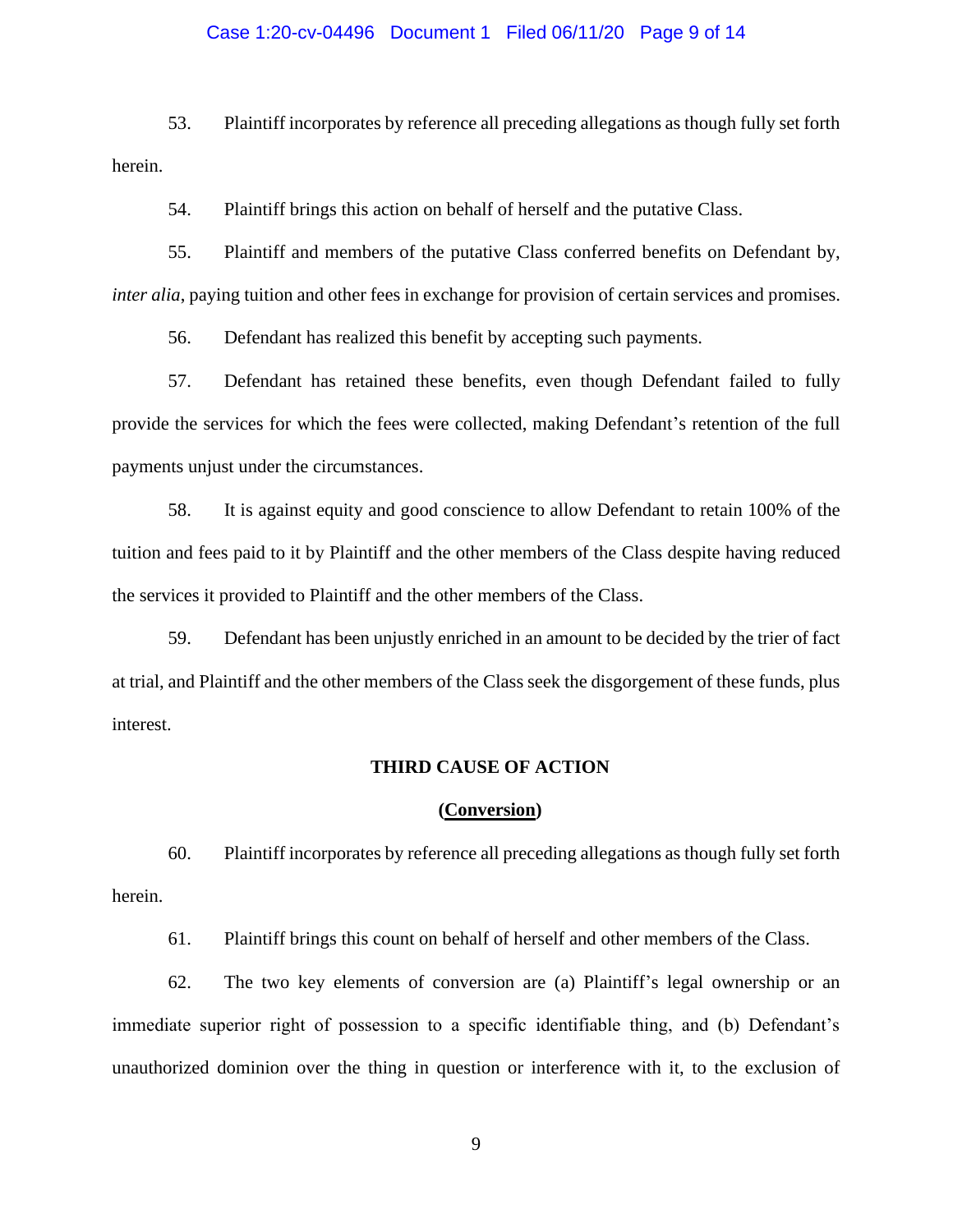## Case 1:20-cv-04496 Document 1 Filed 06/11/20 Page 10 of 14

Plaintiff's right.

63. Plaintiff, and members of the Class, have an identifiable legal ownership to the right and services of an in-person, on-campus educational experience and paid tuition funds and fees for the same.

64. As set forth above, Defendant has not provided those services or access, to the exclusion of Plaintiff's and other members of the Class's rights.

65. As set forth above, Plaintiff has not, to date, received from Defendant a proper reimbursement for tuition and fees paid to Defendant for the Spring 2020 semester.

66. Defendant has received and retained possession of Plaintiff's full payments for tuition and fees for the Spring 2020 semester.

67. Defendant's continued possession of the full payments for Spring 2020 semester tuition and fees is adverse and in derogation of Plaintiff's entitlement to such funds.

68. Defendant refuses to remit Plaintiff's a reimbursement for tuition and fees paid for the Spring 2020 semester.

69. Defendant has therefore converted and continues to convert Plaintiff's Spring 2020 semester tuition and fees paid.

### **FOURTH CAUSE OF ACTION**

#### **(Violation of NY General Business Law § 349,** *et seq.***)**

70. Plaintiff incorporates by reference all preceding allegations as though fully set forth herein.

71. Plaintiff brings this count on behalf of herself and other members of the Class.

72. New York General Business Law § 349: Deceptive Acts and Practices Unlawful provides consumer protection by declaring as unlawful "Deceptive acts or practices in the conduct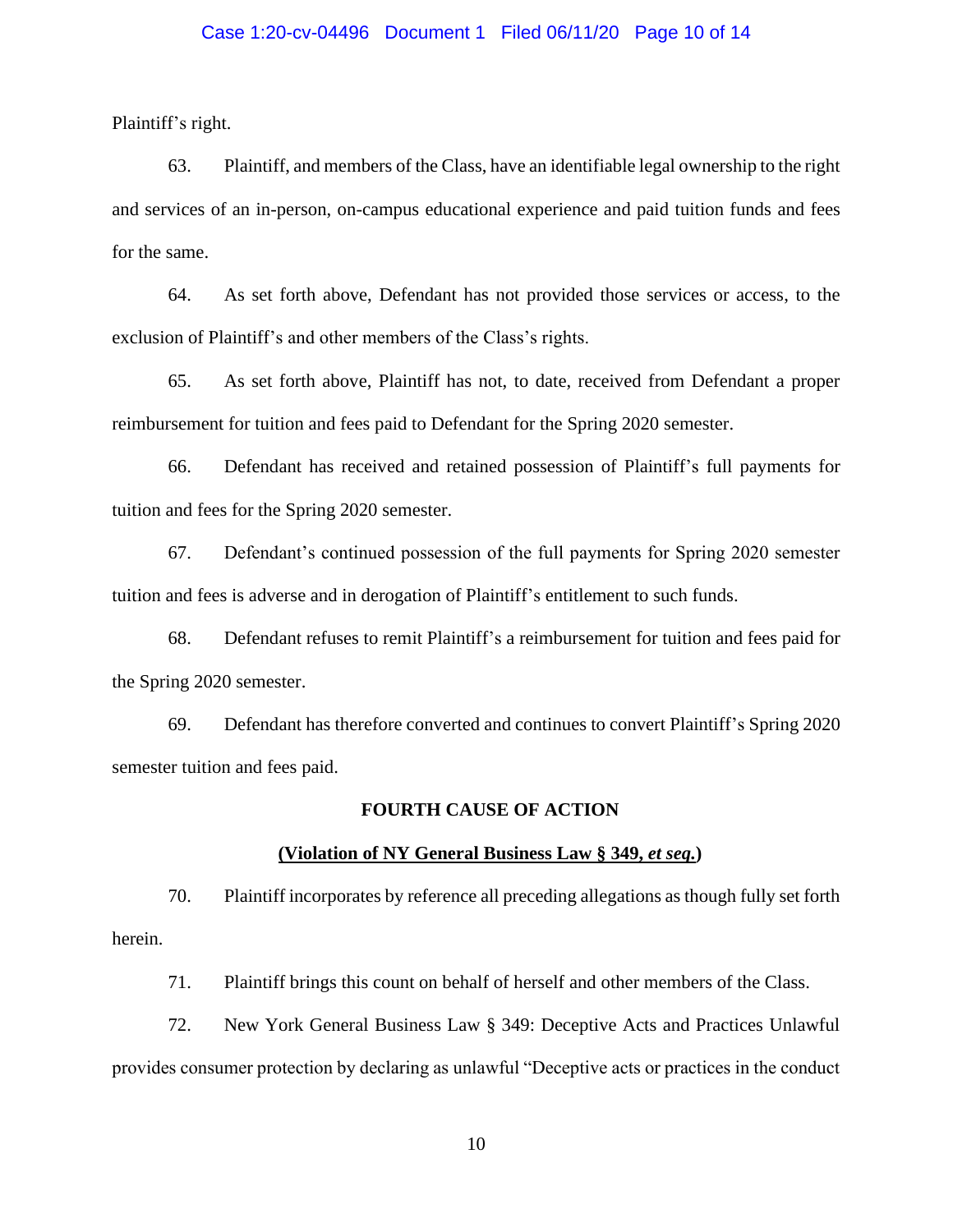## Case 1:20-cv-04496 Document 1 Filed 06/11/20 Page 11 of 14

of any business, trade or commerce or in the furnishing of any service in this state . . . ."

73. Defendant, through its agents, servants, and employees, engaged in unlawful, unfair, deceptive and fraudulent acts and practices in violation of New York General Business Law § 349 by engaging in the activities described herein.

74. Defendant is a private university which, among other things offered in-person, hands-on curriculum to Plaintiff and its efforts to sell its services to prospective students, which included Plaintiff and the other Class Members, were "consumer-oriented."

75. Plaintiff is a consumer who has paid substantial tuition and fees to attend in-person, hands on curriculum at Defendant's institution for the Spring 2020 semester.

76. Defendant's efforts to sell its services to prospective students, which included Plaintiff, were "consumer-oriented."

77. As part of its marketing practices and recruitment efforts, Defendant made numerous statements, representations and omissions to the public (including Plaintiff and members of the Class) with respect to the in-person educational opportunity and on-campus experience that students who enrolled at Defendant would receive. These statements, representations and omissions, which were uniform and identical in nature, were intended to induce potential students, including Plaintiff and members of the Class, to enroll at Defendant for the Spring 2020 semester.

78. In reasonable reliance upon the foregoing statements, representations and omissions, Plaintiff and members of the Class enrolled at Defendant's institution. They did so not only to receive in-person academic and musical instruction but also an on-campus experience, as more fully described above.

79. Defendant's statements, representations and omissions therefore, were material to the decisions by Plaintiff and members of the Class to enroll and attend Defendant's institution,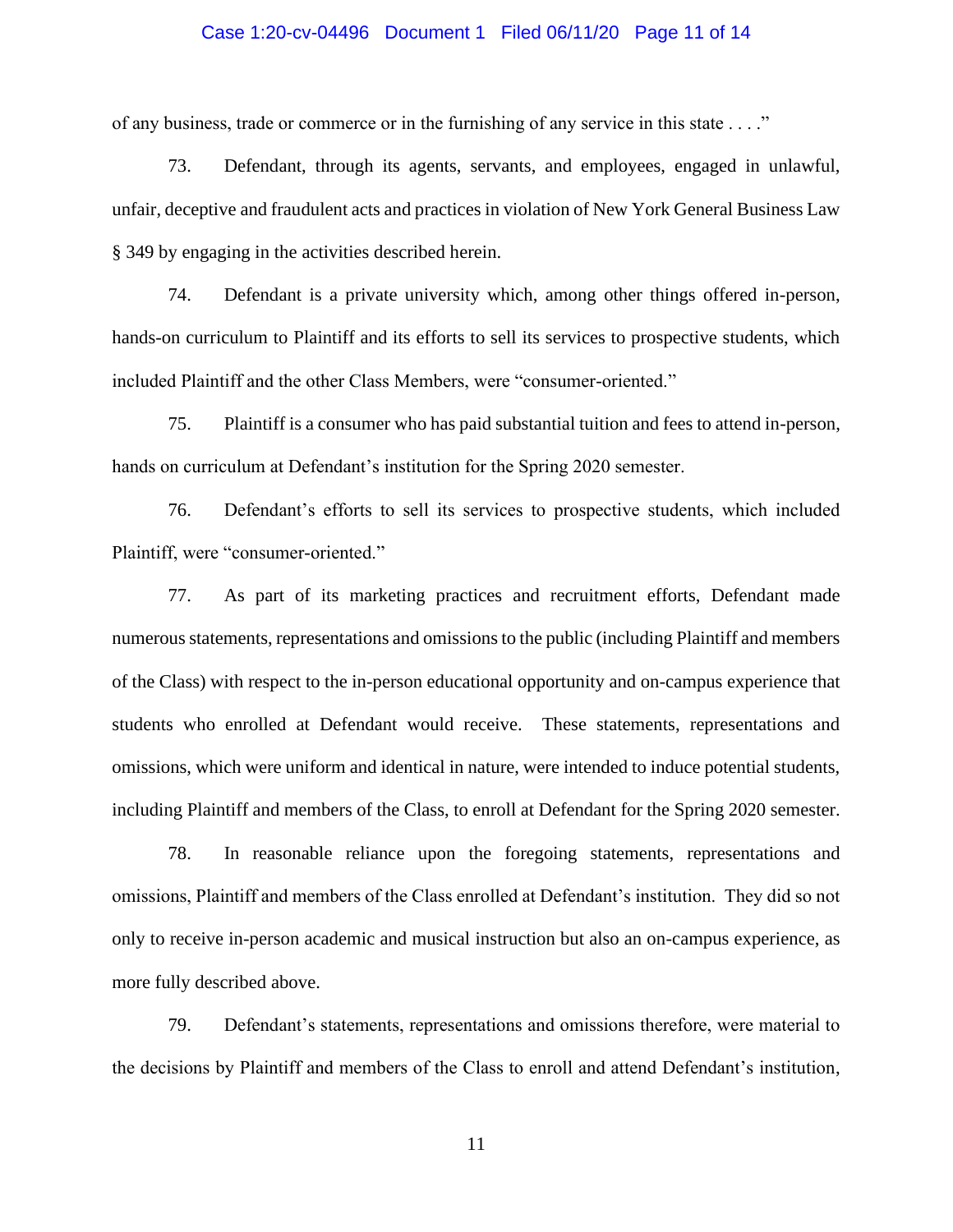## Case 1:20-cv-04496 Document 1 Filed 06/11/20 Page 12 of 14

and further proximately caused them to pay inflated tuition and fees because they were deprived of in-person academic and musical instruction and an on-campus experience for the full Spring 2020 semester.

80. Therefore, the aforementioned statements, representations and omissions made by Defendant were objectively false, misleading and deceptive to Plaintiff and the other Class members, as well as the public at large.

81. Defendant's above-alleged actions constitute unfair business practices since the actions were deceptive and injurious to Plaintiff and other members of the Class because they enrolled as students for the Spring 2020 semester at Defendant's institution with the reasonable expectation that they would be entitled to benefit from on-campus academic and musical instruction and a unique on-campus experience during the entire spring semester.

82. Defendant's acts and practices were designed to lead potential students, including Plaintiff and members of the Class, to believe that if they enrolled at Defendant's institution then they would be entitled to receive in-class academic and musical instruction and a unique campus experience for the entire Spring 2020 semester.

83. Plaintiff and the other Class Members were deceived and injured because they did not receive in-class academic and musical instruction and a unique campus experience for the entire Spring 2020 semester.

84. As a result of Defendant's foregoing violations of New York General Business Law § 349, Defendant has directly and proximately caused damage to Plaintiff and other members of the Class and are entitled to recover actual damages in an amount to be determined at trial, and an award of reasonable attorney's fees, expenses, costs and disbursements.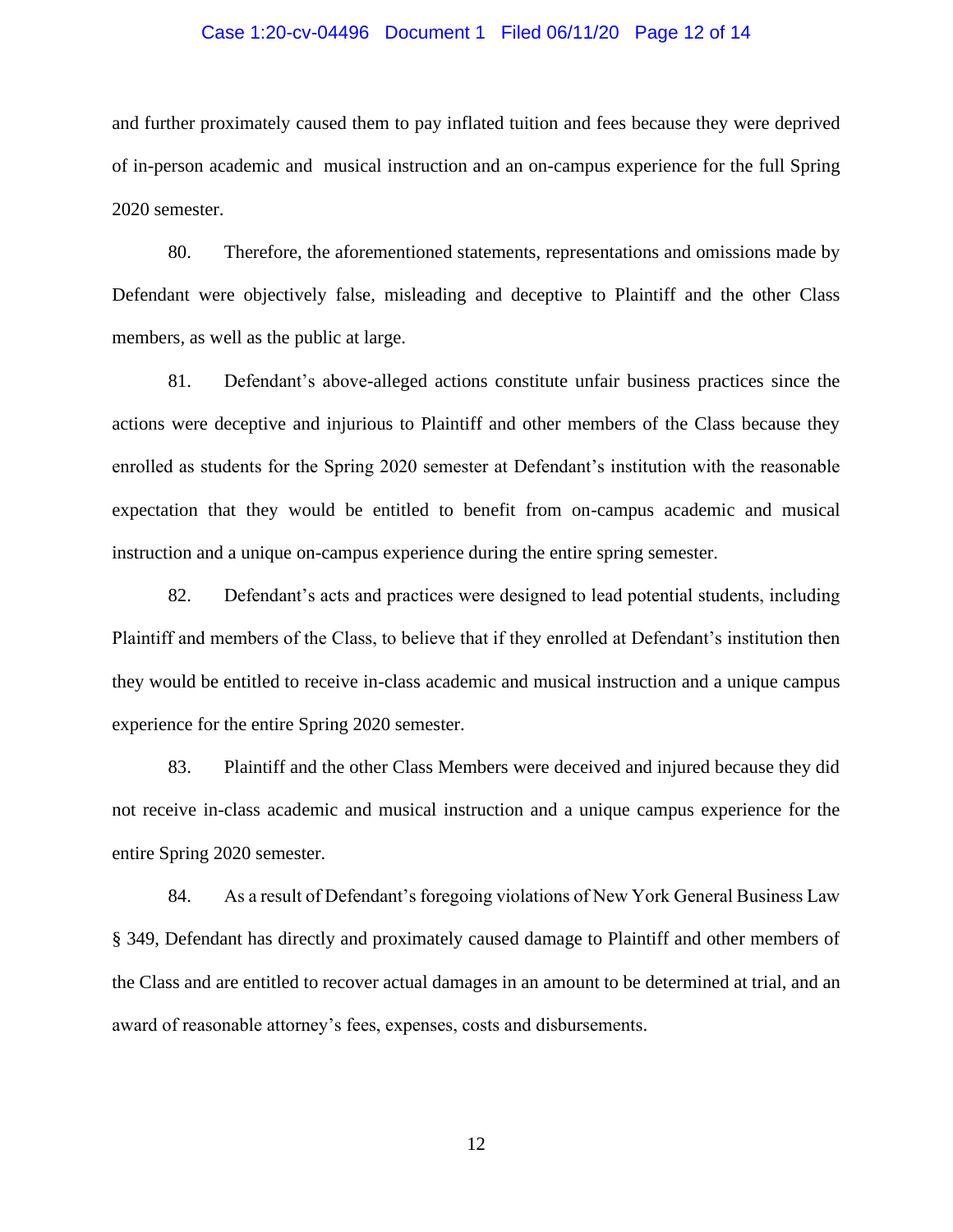## **PRAYER FOR RELIEF**

**WHEREFORE**, Plaintiff prays for judgment against Defendant as follows:

A. Certifying the Class as proposed herein, designating Plaintiff as Class representative, and appointing undersigned counsel Gainey McKenna & Egleston as Class Counsel;

B. Declaring that Defendant is financially responsible for notifying the Class members of the pendency of this action;

C. Declaring that Defendant has wrongfully kept monies paid for tuition and fees;

D. Requiring that Defendant disgorge amounts wrongfully obtained for tuition and fees;

E. Awarding injunctive relief as permitted by law or equity, including enjoining Defendant from retaining the pro-rated, unused monies paid for tuition and fees;

F. Scheduling a trial by jury in this action;

G. Awarding Plaintiff reasonable attorney's fees, costs and expenses, as permitted by law;

H. Awarding pre and post judgment interest on any amounts awarded, as permitted by law; and

I. Awarding such other and further relief as may be just and proper.